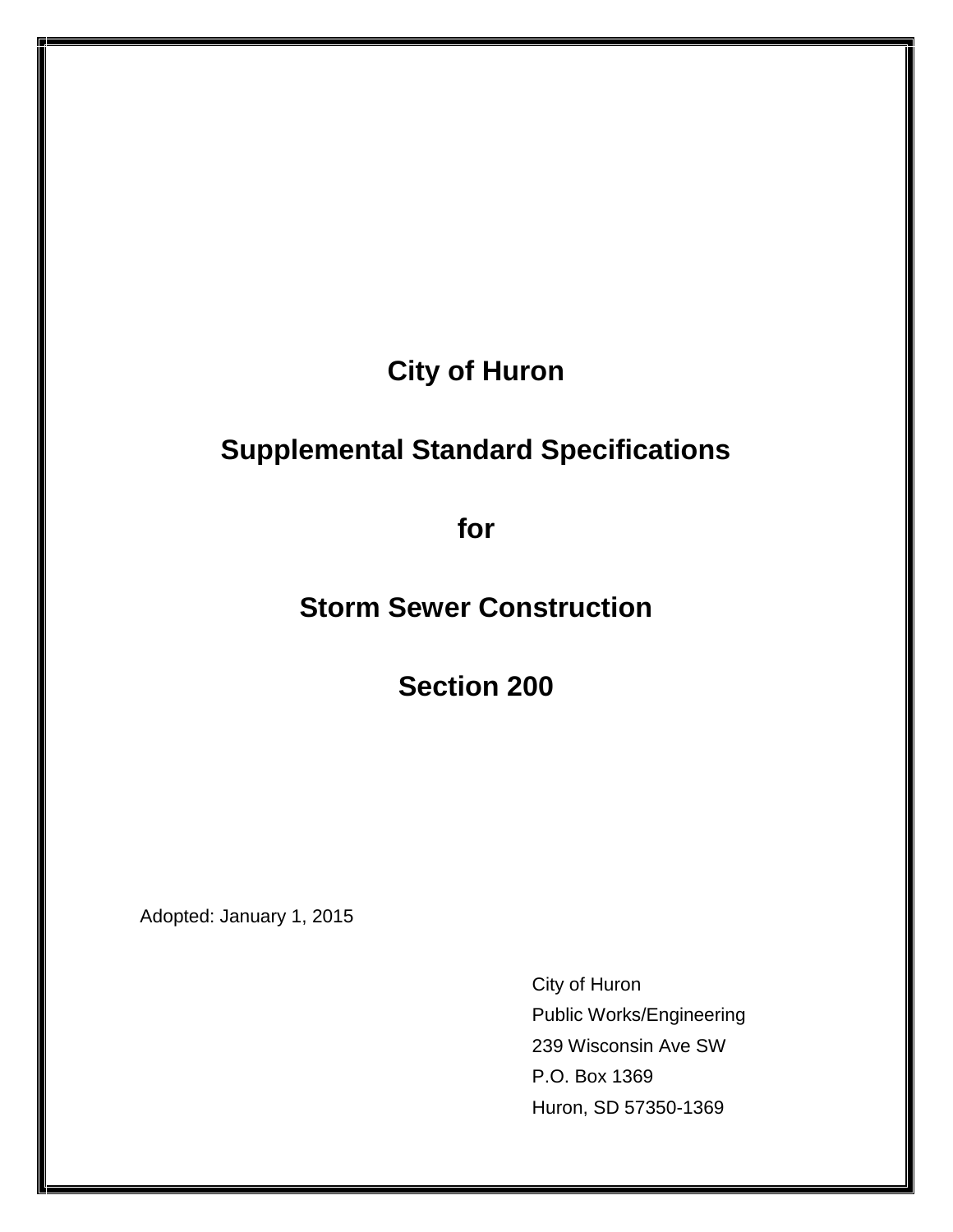| 1.0  |                                                         |  |
|------|---------------------------------------------------------|--|
| 1.1  |                                                         |  |
| 1.2  |                                                         |  |
| 1.3  |                                                         |  |
| 1.4  |                                                         |  |
| 1.5  |                                                         |  |
|      |                                                         |  |
| 2.0  |                                                         |  |
| 2.1  |                                                         |  |
| 2.2  |                                                         |  |
| 2.3  |                                                         |  |
| 3.0  |                                                         |  |
|      |                                                         |  |
| 3.1  |                                                         |  |
| 3.2  |                                                         |  |
| 3.3  |                                                         |  |
| 3.4  |                                                         |  |
| 3.5  |                                                         |  |
| 3.6  |                                                         |  |
| 3.7  | EXCAVATION IN UNSTABLE OR UNSUITABLE SOIL  6            |  |
| 3.8  |                                                         |  |
| 3.9  |                                                         |  |
| 3.10 |                                                         |  |
| 3.11 |                                                         |  |
| 3.12 |                                                         |  |
| 3.13 |                                                         |  |
| 3.14 |                                                         |  |
| 3.15 | STUBS FROM STRUCTURES FOR FUTURE EXTENSIONS 10          |  |
| 3.16 |                                                         |  |
| 3.17 |                                                         |  |
| 3.18 |                                                         |  |
| 3.19 |                                                         |  |
| 3.20 |                                                         |  |
| 4.0  | <b>METHOD OF MEASUREMENT AND BASIS OF PAYMENT 14</b>    |  |
| 4.1  |                                                         |  |
| 4.2  | REMOVAL OF STORM SEWER STRUCTURE  14                    |  |
| 4.3  |                                                         |  |
| 4.4  |                                                         |  |
| 4.5  |                                                         |  |
| 4.6  |                                                         |  |
| 4.7  |                                                         |  |
| 4.8  |                                                         |  |
| 4.9  | JACKING, BORING, AND TUNNELING, POLYVINYL CHLORIDE      |  |
|      |                                                         |  |
| 4.10 | JACKING, BORING, & TUNNELING, REINFORCE CONCRETE PIPE17 |  |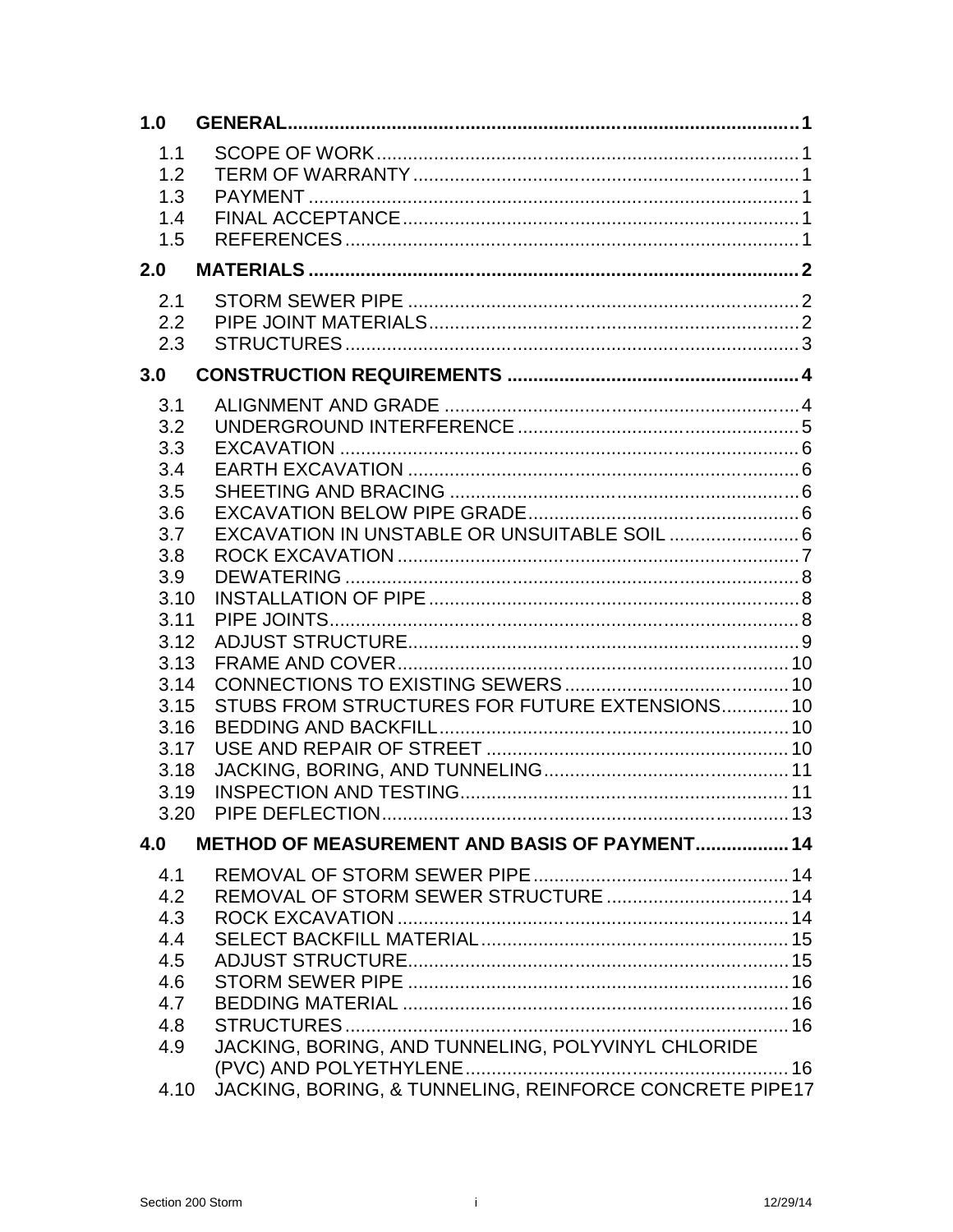# **SECTION 200 CITY OF HURON SUPPLEMENTAL STANDARD SPECIFICATIONS FOR STORM SEWER CONSTRUCTION**

# **1.0 GENERAL**

## **1.1 SCOPE OF WORK**

The Contractor shall furnish all the necessary labor, materials, equipment, tools and supplies that are necessary to install a complete storm sewer system, as shown on the plans and/or called for in these specifications or its addenda. It is the intent of these specifications to install a complete system or job.

## **1.2 TERM OF WARRANTY**

See Section 500 for warranty construction activity.

## **1.3 PAYMENT**

Payment to the Contractor shall be made in accordance with the General Conditions.

## **1.4 FINAL ACCEPTANCE**

Acceptance of the work shall be in accordance with the General Conditions.

# **1.5 REFERENCES**

.

- A. Standard Specifications for Road and Bridges produced by SDDOT.
- B. American Society of Testing Materials.
- C. Polyvinyl Chloride (PVC) Pipe.

All pipe for storm sewer piping shall conform insofar as appropriate, to the City of Huron Supplemental Standard Specifications for Sanitary Sewer, Section 100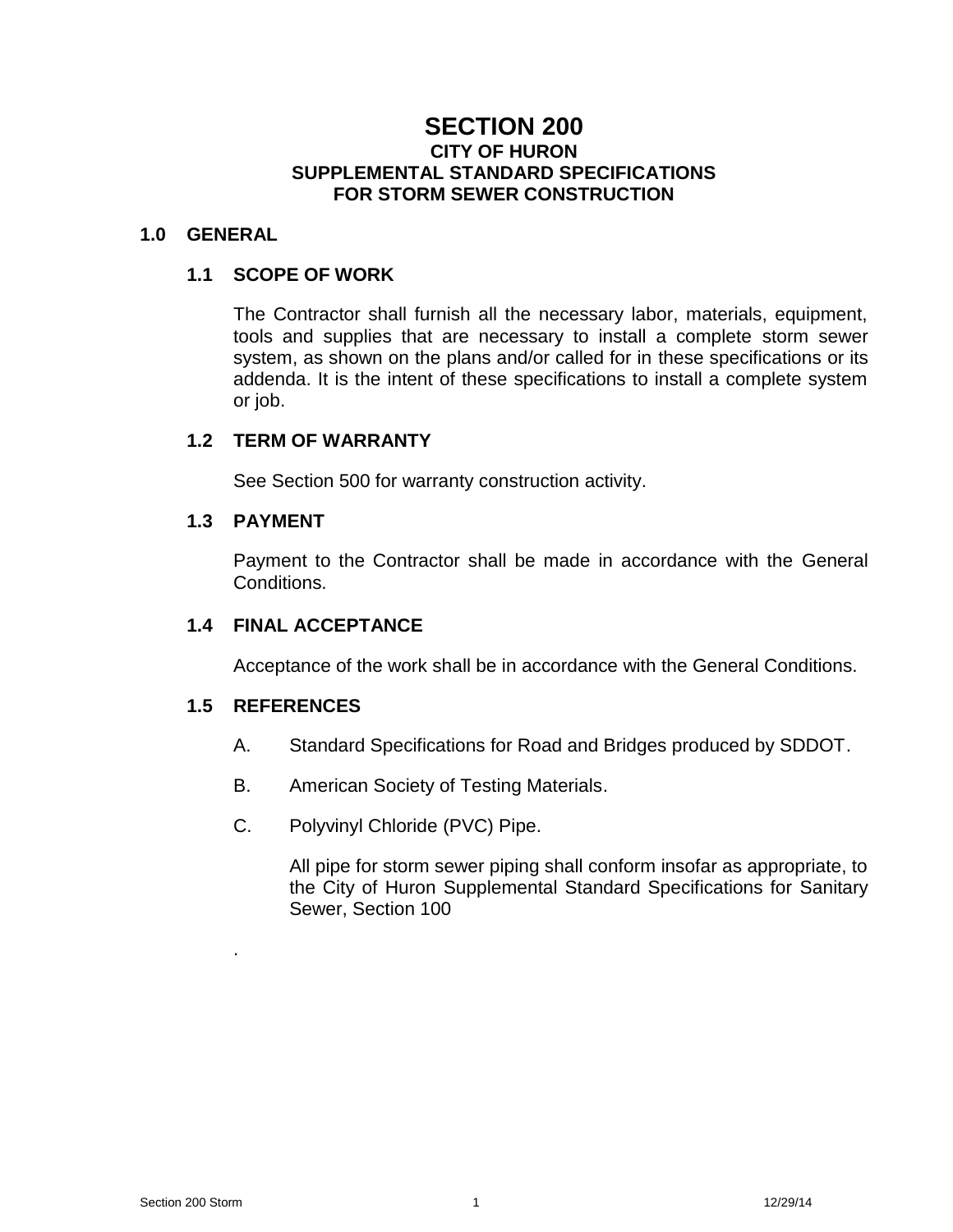# **2.0 MATERIALS**

# **2.1 STORM SEWER PIPE**

- 2.1.1 Reinforced Concrete Pipe: Reinforced concrete storm sewer pipe shall conform to the Standard Specifications for Road and Bridges produced by SDDOT and ASTM C-76.
- 2.1.2 Corrugated Metal Pipe: Corrugated metal pipe shall conform to the Standard Specifications for Road and Bridges produced by SDDOT and AASHTO M36 or M196. Corrugated metal pipe is only allowed in specified locations or rural roadway sections.
- 2.1.3 Polyvinyl Chloride (PVC) Sewer Pipe and Fittings: PVC pipe 15 inches in diameter or smaller shall meet the requirements of ASTM D-3034, Type PSM, SDR 35 minimum; PVC pipe 18 inches through 30 inches in diameter shall meet the requirements of ASTM F 679, minimum wall thickness T-1. The pipe shall be made of PVC plastic having a cell classification of 12454 B or 12454 C or 12364 C or 13364 B.

Storm sewer pipes and bends installed at a depth of greater than 14 feet shall be SDR 26. All other bends shall be SDR 35 minimum.

Polyvinyl chloride (PVC) is allowed only in specified locations.

2.1.4 Corrugated Polyethylene Pipe, Smooth Wall (Corrugated Polyethylene Pipe, Type S): Polyethylene pipe shall conform to requirements of the Standard Specifications for Road and Bridges produced by SDDOT, 12 inches to 30 inches diameter, and AASHTO M294.

# **2.2 PIPE JOINT MATERIALS**

- 2.2.1 Reinforced Concrete Pipe: If concrete pipe tongue and groove joints are tight and true, as determined by the Engineer, they need not be grouted; but when such joints are open and/or skewed, they shall be mortared both inside and outside. The specified joints shall be jointed with cement mortar composed of one (1) part Portland cement and two (2) parts of sand and enough water to make a workable mixture, unless otherwise stipulated on the plans or by the Special Information. All lift holes in RCP Storm Sewer shall be plugged with a concrete mortar plug and sealant or with a flexible butyl lift hole patch. All RCP storm sewer pipe joints shall be sealed with mastic material or butyl rope.
- 2.2.2 Corrugated Metal Pipe: Corrugated metal pipe shall be jointed using either one or two-piece corrugated coupling bands of same diameter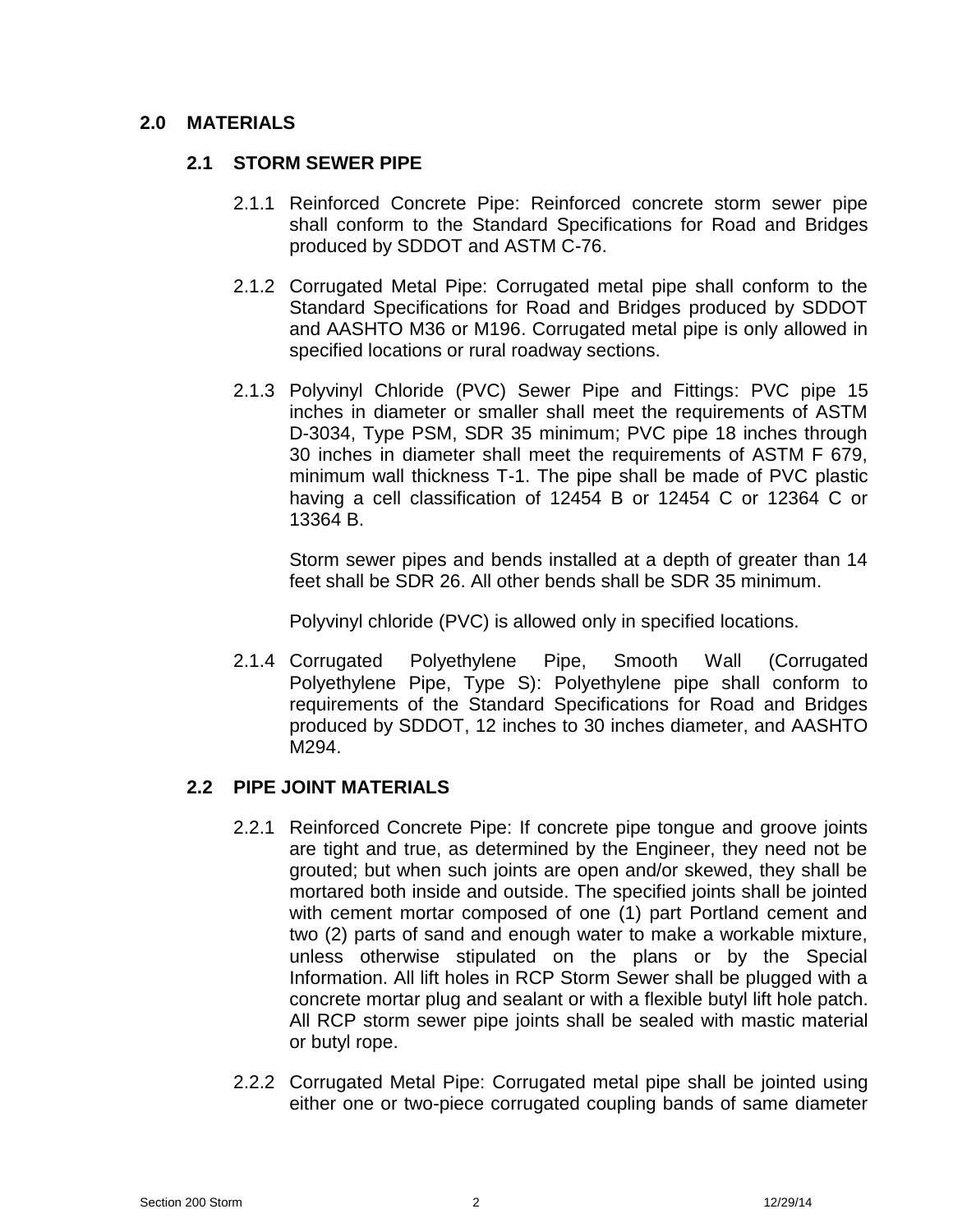and gauge as the pipe unless otherwise shown on the plans or specified.

- 2.2.3 Polyethylene Pipe, Type S: Polyethylene Pipe, Type S, shall have separate manufacturer coupling bands or the pipe will be manufactured with a bell and spigot joint system.
- 2.2.4 Polyvinyl Chloride Sewer Pipe: PVC Sewer Pipe shall have a flexible elastomeric seal (O ring or rubber sealing joint), and conform to the latest revisions of ASTM D3212. Solvent cement joints shall not be allowed for pipe and fittings.

Polyvinyl Chloride (PVC) Pipe, AWWA C905. PVC AWWA C905 Pipe joints shall conform to the same standards as PVC Sewer Pipe.

# **2.3 STRUCTURES**

Curb-type drop inlets and junction boxes shall be constructed in accordance with the standard Huronplates or as detailed on the construction drawings.

- 2.3.1 Structure Adjusting Rings.
	- 2.3.1.1 Bricks and Blocks: Bricks, blocks, or shimming devices will not be allowed for use in adjusting manholes.
	- 2.3.1.2 Concrete adjusting rings: Concrete adjusting rings shall be in accordance with ASTM C478. The inside diameter of the ring shall be 24 inches.
	- 2.3.1.3 Sealant: Butyl Rubber Sealant in trowelable form shall be used. EZ-STIK #3 as manufactured by Pre-seal Gasket Corporation or approved equal. The material must meet or exceed the requirements of Federal Specification TT-S-001657, ASTM C-990 and AASHTO M-198.
	- 2.3.1.4 Plastic Adjusting rings: The adjusting rings shall be injection molded HDPE as manufactured by Ladtech, Inc. or approved equal. The adjusting rings shall be manufactured from polyethylene plastic as identified in ASTM D-1248 (Standard Specification for Polyethylene Plastic Molding and Extrusion Materials). Material properties shall be tested and qualified for usage in accordance with the ASTM Test Methods referenced in ASTM D-1248. The plastic adjusting rings shall be manufactured utilizing the injection molding process as defined by SPE (Society of Plastic Engineers). The adjusting rings shall be tested to assure compliance with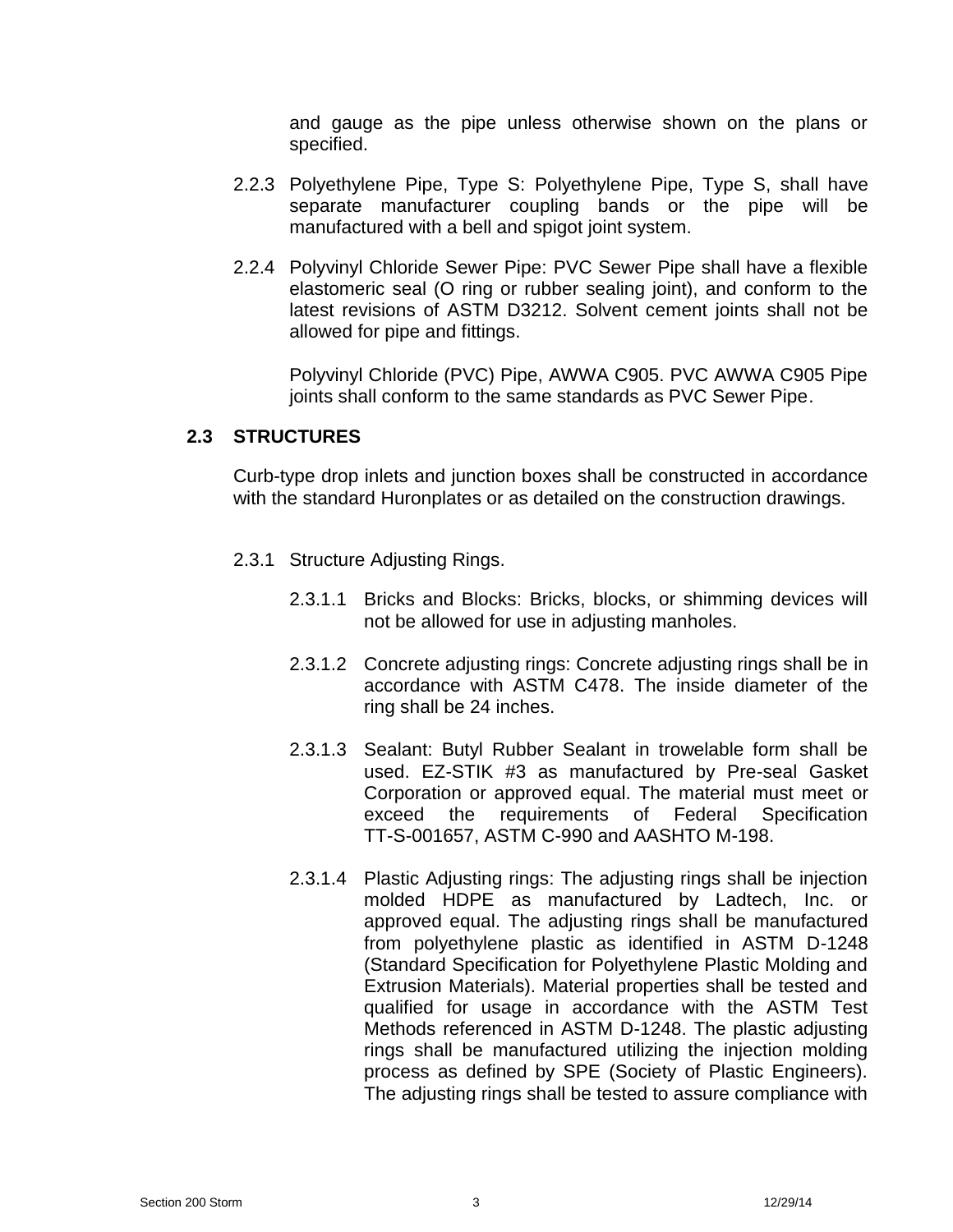impact and loading requirements in accordance with the AASHTO Standard Specification for Highway Bridges. The adjusting rings shall meet and exceed the static load requirements of AASHTO highway Bridge Specification HS-25 (21,280 lbs). The rings must withstand 1,000,000 plus full load cycles of 10 seconds or less duration. The rings must perform without failure to a minimum of 150 percent of these load values. The adjusting rings shall be sized to conform to the standard 24-inch manhole opening.

- 2.3.1.5 Mortar: Mortar shall be Standard Portland Cement Type I, hydrated lime, and clean, sharp, well-graded sand, free from foreign materials. The minimum design compressive strength shall be no less than 4000 psi.
- 2.3.2 Bedding Material

Bedding material shall meet the requirements as stated on the City of Huron Standard Plates.

On-site material may be used if approved by the Engineer.

2.3.3 Select Backfill Material

Select backfill material shall meet the requirements stated on the City of Huron Standard Plates.

On-site material may be used if approved by the Engineer.

# **3.0 CONSTRUCTION REQUIREMENTS**

## **3.1 ALIGNMENT AND GRADE**

The Engineer will furnish all the necessary line and grade stakes, benchmarks, or other necessary control. It is the responsibility of the Contractor to return all grade sheets prior to completion, final acceptance, and payment for the project. It is the responsibility of the Contractor to protect these stakes, and any replacement of stakes shall be at the expense of the Contractor. The Contractor shall carry line and grade into the trench by means of an approved laser beam system. At no time shall the Contractor or his employees change the grade without approval of the Engineer. If underground interference is encountered at the assigned grade, the Contractor shall notify the Engineer and wait until he has determined the revised grade for the sewer. The Contractor shall periodically check the grade from the grade stake to pipe invert.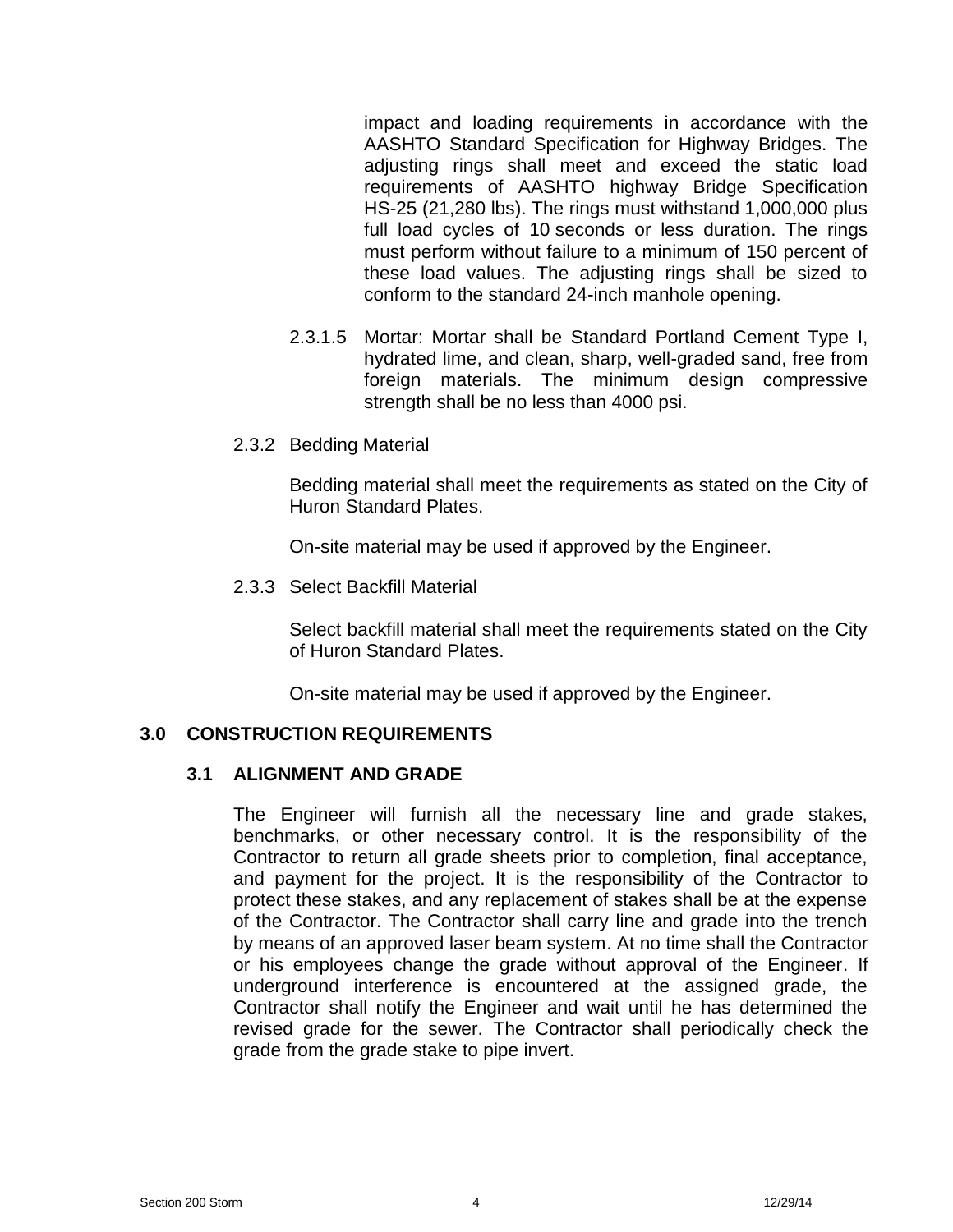# **3.2 UNDERGROUND INTERFERENCE**

The location of underground public or private utilities may be shown on the plans, as reported by the various utility companies and the City, but this does not relieve the Contractor of the responsibility of determining the accuracy or completeness of said locations. The Contractor shall determine the location of all underground ducts, conduits, pipes, cables, or structures which will be affected by the work, and shall take steps necessary to support and protect said structures by any means suitable to the owners of the structure involved and the Engineer. When necessary, the Contractor shall conduct operations as to permit access to the work site and provide time for utility work to be accomplished during the progress of the work.

Portions of utilities, which are found to interfere with the line and grade of the sewer, will be relocated, altered, or reconstructed by the owners, or the Engineer may order changes in the work to avoid interference. Such changes will be considered to be extra work and will be paid for through a change order. When the plans or specifications provide for the Contractor to alter, relocate, or reconstruct a utility, all costs for such work shall be included in the bid for the items of work necessitating such work unless a separate bid item is provided. Temporary or permanent relocation or alteration of utilities requested by the Contractor for the Contractor's convenience shall be the Contractor's responsibility, and the Contractor shall make all arrangements and bear all costs. In those instances where utility relocation or reconstruction is impractical, the Engineer may order a deviation from line and grade.

The Contractor shall be responsible for notifyiing the various utility companies if the Contractor's work will expose, affect, or endanger any existing utility. All cost of investigation and any necessary protection, support, removal, or relocation of said structures shall be included in the contract bid price for installing pipe or structures. The Contractor shall not begin construction until all utility companies have been contacted and their respective underground utilities have been located and marked.

The bid item "locating utilities" will be used to locate storm sewer connection services only if the service location marked exceeds the actual service location by 4 feet in either direction and additional excavation is required. The bid item "verify utilities" will be used only when it is necessary to excavate down to the utility to determine if any vertical and/or horizontal conflicts exist between existing utilities and the proposed new sewer to be installed as shown on the plans. All costs of other exploratory investigation/excavation necessary for determining the location and depth of utilities shall be included in the contract bid price for installing pipe.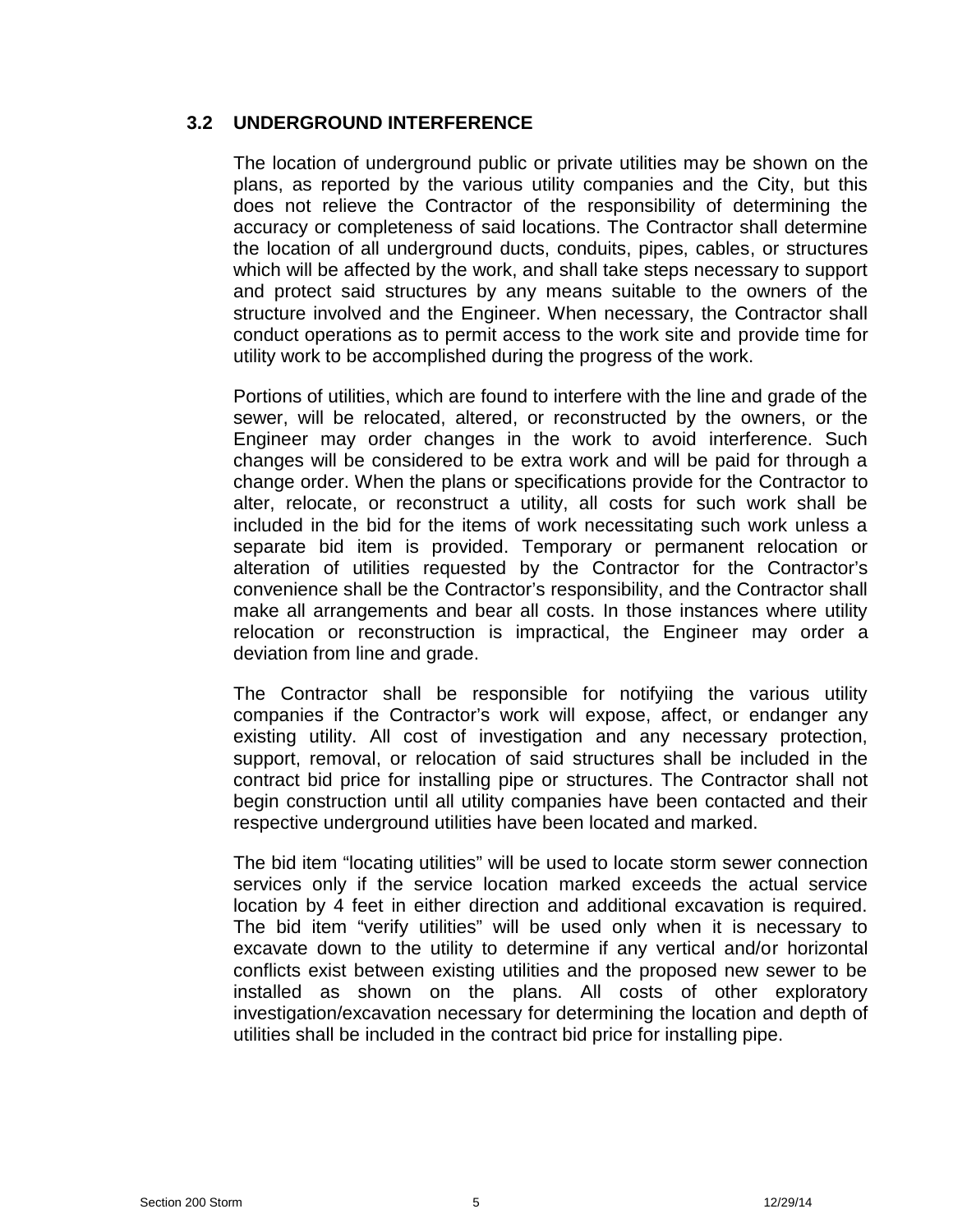# **3.3 EXCAVATION**

Excavation shall be classed as either earth or rock excavation. Rock excavation shall consist of solid rock lying in its natural bed, which requires fracturing for its removal, and boulders of one yard or more in volume. All other material shall be classed as earth excavation.

# **3.4 EARTH EXCAVATION**

All sewers shall be built in open cut, except that where conditions warrant, the Engineer may permit the use of short tunnels.

Unless specified in the Special Provisions, earth excavation costs are included in the cost of placing the pipe.

The width of the trench shall comply with City of Huron Standard Plates.

# **3.5 SHEETING AND BRACING**

If City, State, or Federal regulations dictate the necessity of sheeting, bracing, or pulling a trench box or shield, the cost of such sheeting, unless a special price is called for in the contract form, shall be included in the contract bid price for installing pipe.

# **3.6 EXCAVATION BELOW PIPE GRADE**

If required, trench excavation below pipe grade shall be backfilled with bedding material approved by the Engineer and thoroughly tamped to provide a uniform and continuous bearing and support for the pipe.

# **3.7 EXCAVATION IN UNSTABLE OR UNSUITABLE SOIL**

The Contractor shall notify the Engineer when material considered unstable for the pipe foundation is encountered and where additional support, stabilization and undercutting of the pipe trench are necessary. If the Contractor can not assure a product in accordance with the specifications, the Contractor may request the use of trench stabilization material and/or geotextile fabric where the trench base is not structurally adequate or otherwise unstable to provide a uniform stable pipe foundation and requires additional undercutting for placement of trench stabilization material and/or geotextile fabric.

The undercutting and use of trench stabilization material and/or geotextile fabric shall only be approved for use in extreme conditions where it is obviously necessary. Approval for the limits of the payment lines for use of trench stabilization material and geotextile fabric must be obtained from the Engineer, prior to installation. If trench stabilization material and/or geotextile fabric is necessary to stabilize the trench foundation, they shall be installed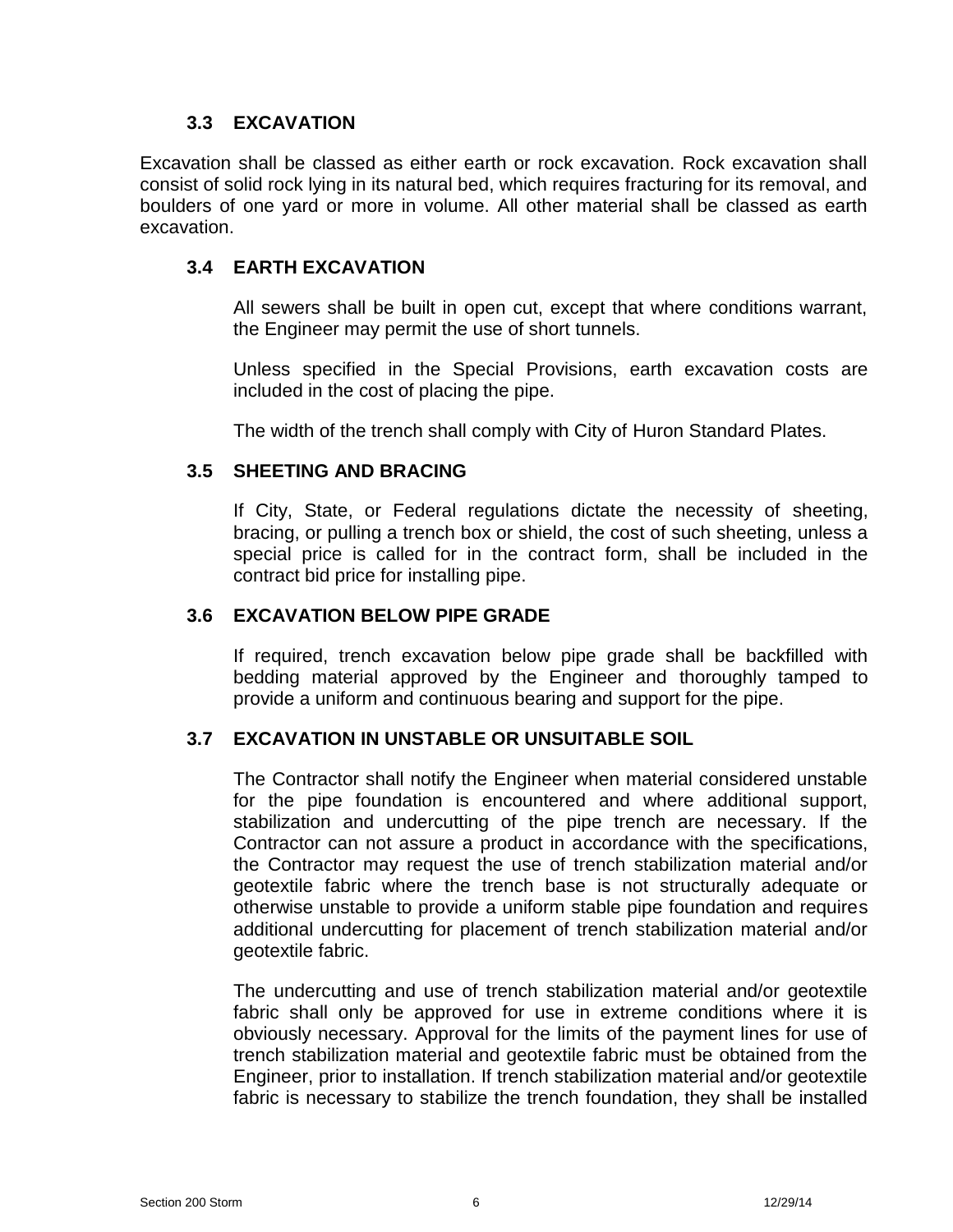by the Contractor at the unit bid prices for those respective items.

If geotextile fabric is used, it should be placed on the neutral soils and extended up the trench sidewalls to a level of at least the mid-point of the pipe. Placement of the fabric should then be followed by placement of the stabilization material.

The Contractor will be fully responsible for constructing the storm sewer on a stable base and any defects resulting from improperly preparing the pipe foundation shall be the Contractor's responsibility.

The Contractor will be required to furnish weigh tickets for trench stabilization material on a daily basis.

Pipe bedding material will always be required in addition to trench stabilization material where trench stabilization material is used.

## **3.8 ROCK EXCAVATION**

All rock excavation shall be under one classification. It shall include solid ledge rock in its natural location that requires systematic quarrying, drilling, and/or blasting for its removal and also boulders that exceed one-cubic yard in volume.

When rock is encountered in the trench, it shall be stripped of earth and the Engineer shall be notified by the Contractor and given ample time to make a profile before removal operation begins.

Rock excavation will be to the trench limits of these Supplemental Standard Specifications, Section 4.3, for the specified pipe.

Procedures for rock removal operations shall be subject to the approval of the Engineer. The use of explosives shall be limited to the magnitude of the charge that will not cause damage to the adjoining property through shock vibrations or other stress loadings. Also, the Contractor shall provide adequate blanket protection to assure that there will not be fragments of rock or other debris flying through the air when discharging explosives. The Contractor shall employ personnel certified Huronto execute blasting operations.

The entire rock removal operations shall be the responsibility of the Contractor, including payment, for any damages caused by his operations. Adequate insurance protection, in addition to the standard liability insurance required, shall be purchased by the Contractor for payment of any damages that may be caused by the use of explosives.

Explosive permits must be obtained from the City of Huron Fire Department as per City Ordinance.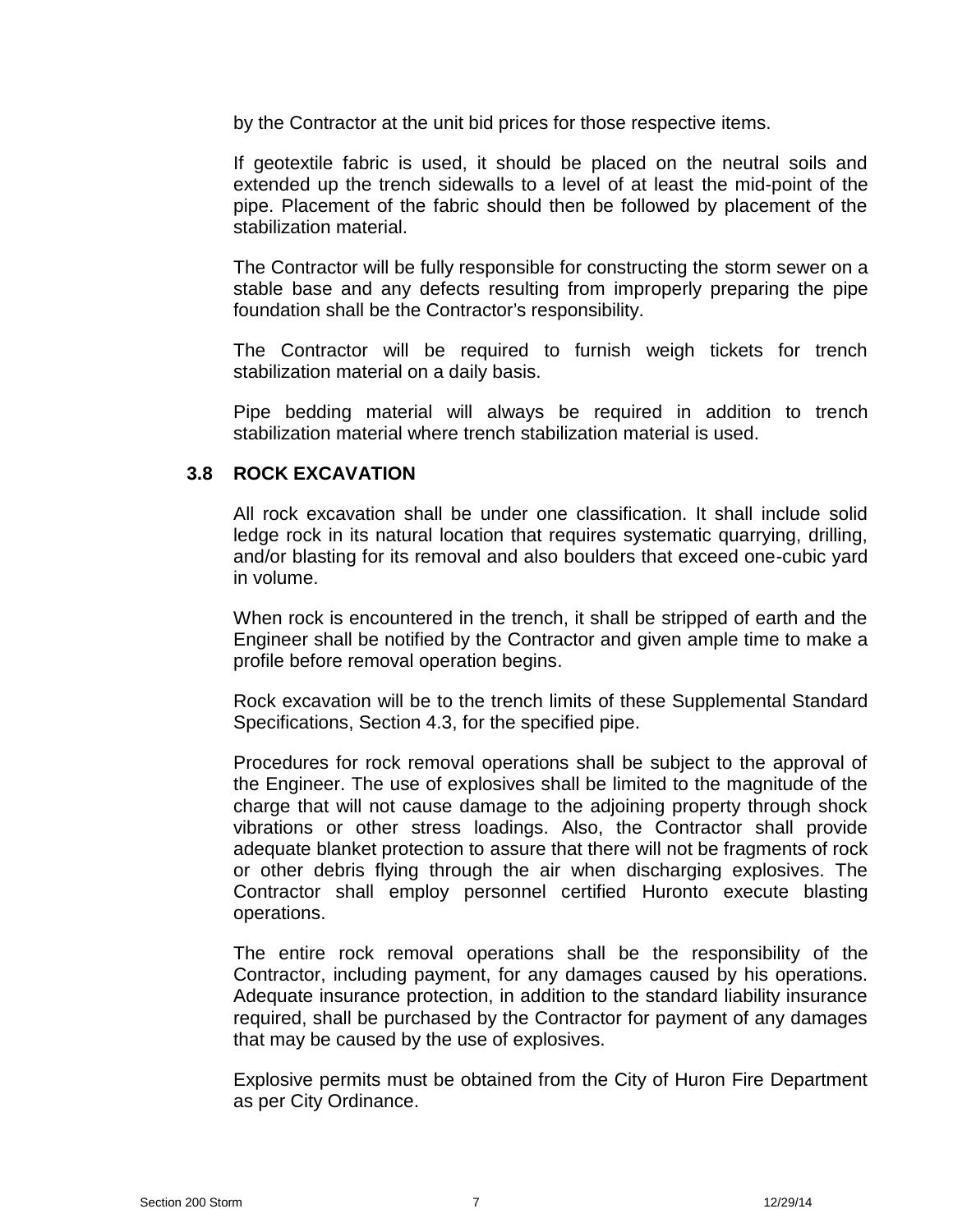# **3.9 DEWATERING**

Pipe jointing shall be accomplished in a relatively dry trench condition. No joints may be connected under water. If ground water is encountered, the Contractor shall dewater the trench with suitable pumps and equipment. The cost of dewatering, unless a bid item is called for on the proposal, shall be absorbed in the contract bid price for installing pipe.

Water resulting from dewatering operation shall be disposed in a manner approved by the Engineer and South Dakota Department of Environmental and Natural Resources. It shall not be pumped onto private property without the property owner's approval. Any damage to property, either public or private, shall be rectified to the satisfaction of the owner and the City. All applicable permits must be obtained by the Contractor before the dewatering operation begins.

# **3.10 INSTALLATION OF PIPE**

Sewer pipe shall not be installed in frozen ground or in water, and no water will be allowed to run into or through the pipe until the joints have been sealed and structure bases are adequately hardened.

Pipe shall be carefully installed to line and grade in accordance with line and grade stakes set by the Engineer so that the finished sewer will present a uniform bore. Any noticeable variations from true alignment or grade will be cause for rejection of the work.

All pipe shall be installed upgrade with spigot ends pointing in the direction of flow. The bottom of the trench shall be freed of all rocks and stones and shall be hand shaped and bedded with bedding material as specified and the pipe shall be in firm contact with the bedding material or earthen surface for its entire length. At each joint of bell and spigot pipe, a hole shall be dug of sufficient size so that the weight of the pipe will rest on the barrel of the pipe and not on the bells, and the bell hole shall not be compacted. All pipe must be properly fitted together as no chipping of bell or spigot will be allowed. A suitable stopper shall be kept in the end of the pipe so as to prevent any dirt or water from entering during the progress of the work at all times. Any dirt, loose material, or cement mortar which may accumulate in the pipe shall be removed as the work progresses by means of a swab. The backfilling around the pipe shall be completed as per City of Huron Standard Plates. Whenever pipe is installed in rock trenches, it shall be bedded in select material of at least 12-inch depth.

## **3.11 PIPE JOINTS**

Sewer pipe installed on a curve shall adhere to the manufacturer's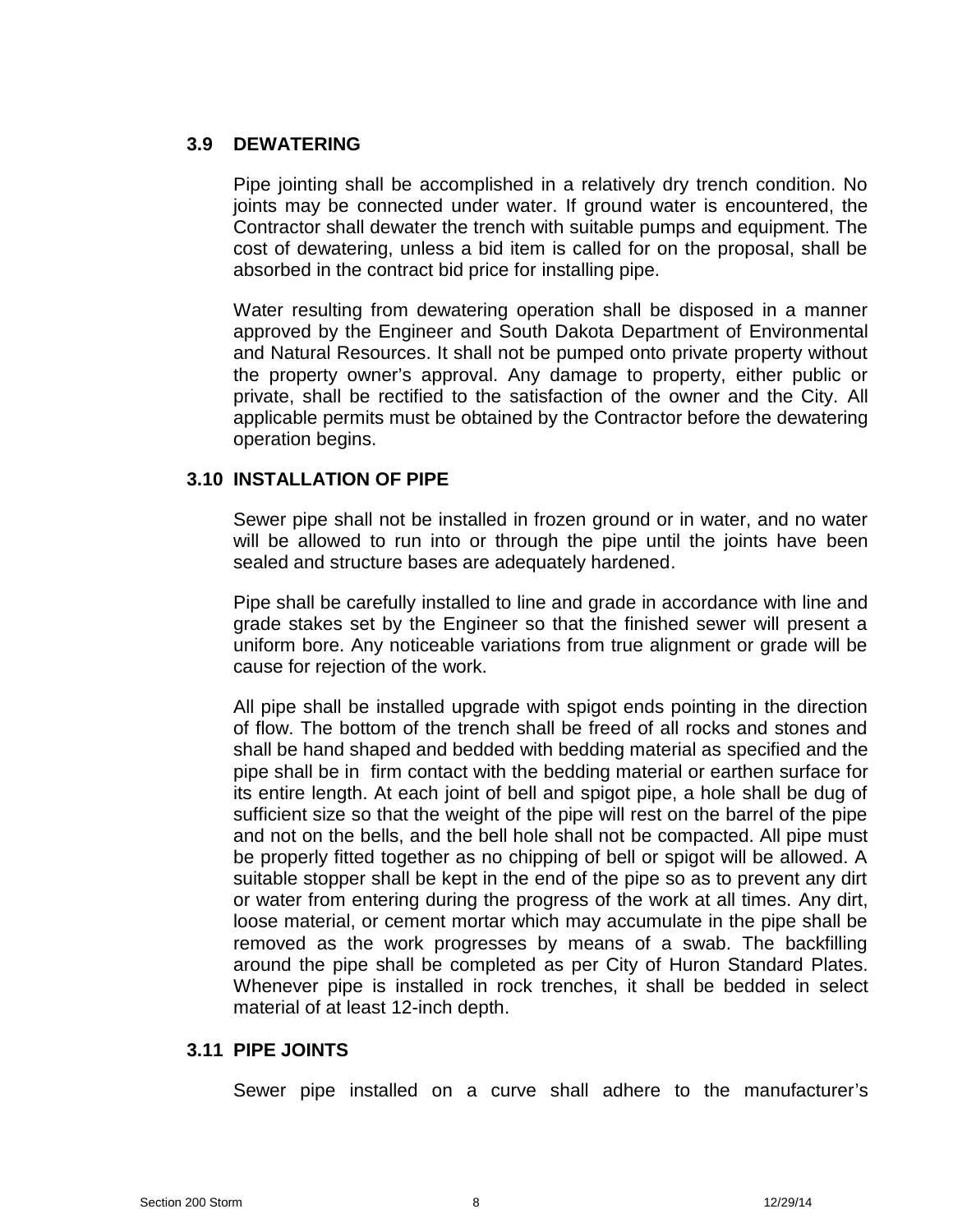recommendations depending upon the curve radius.

- 3.11.1 RCP Storm Sewer Pipe. All RCP storm sewer pipe shall be sealed with mastic material or butyl rope. Seating of pipe shall conform to manufacturer's recommendations.
- 3.11.2 Corrugated Metal Storm Sewer Pipe. All bands attaching corrugated metal pipes shall be drawn firmly together with bolts and shall firmly clamp each pipe to prevent separation of the pipe, as per manufacturer's recommendations.
- 3.11.3 PVC Storm Sewer Pipe. All PVC Sewer Pipe shall be jointed utilizing elastomeric gaskets as referenced in ASTM D3034 and ASTM F679 and meeting the requirements of ASTM D3212. All pipe, fittings, and joints shall be installed in full compliance with the recommended practices of the pipe manufacturer and as specified in the latest revision of ASTM D2321. The joint surfaces (external and internal) shall be wiped free of all foreign materials, and the spigot end shall be centered on grade into the bell end and the joint shall be properly seated in accordance with the manufacturer's recommendations. Any pipe that is field cut shall have a square end with beveled edge equal to a factory cut and all field repairs shall be performed per manufacturer's recommendations.
- 3.11.4 Corrugated Polyethylene Pipe, Type S.

All bands attaching polyethylene pipes shall be drawn firmly together and clamped per manufacturer's specifications to prevent separation of the pipe. If a bell and spigot pipe is used, the pipe shall be drawn together and seated per manufacturer's specifications.

# **3.12 ADJUST STRUCTURE**

There shall be at least one two-inch adjusting ring, and a maximum of 14 inches of adjusting rings used on each junction box. Unless otherwise specified, the structure cover shall be set approximately 6 inches below the finished street elevation by the contractor, to be raised to finished grade elevation by the contractor prior to paving.

The installation for concrete adjusting rings shall be in accordance with the Standard Specifications for Roads and Bridges produced by the SDDOT unless otherwise specified. The structure frame and adjusting rings where concrete adjusting rings are used shall be set in a full bed of mortar to the elevation set by the Engineer as shown on the grade sheet. The mortar shall be tuck pointed between rings and shall not be applied to the inside diameter surface of the adjusting rings. Smearing of mortar on the inside of the adjusting rings will be cause for rejection of the work.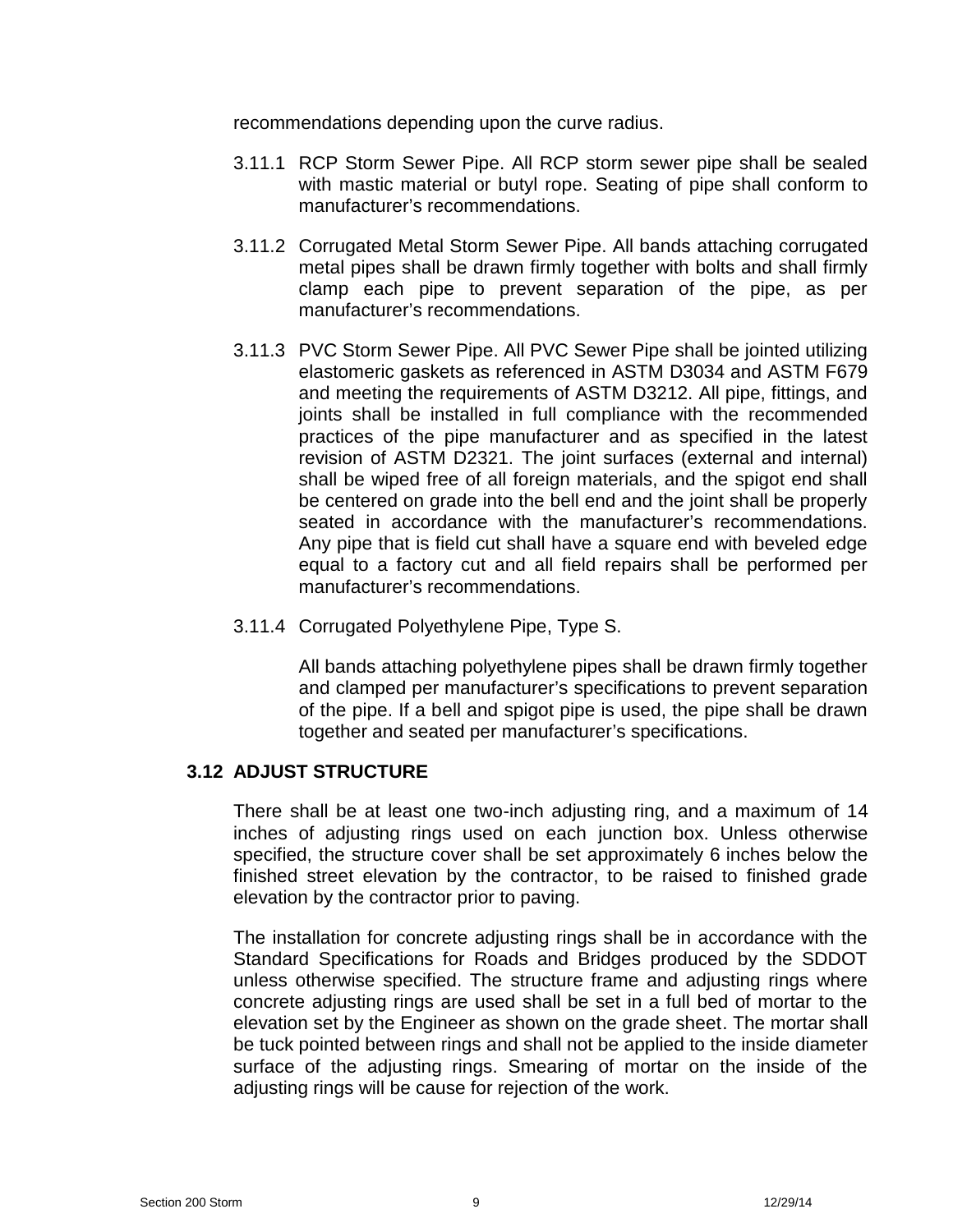Plastic adjusting rings may be used in lieu of concrete adjusting rings. The plastic adjusting rings shall be installed as recommended by the manufacturer. No shims or other leveling devices, other than leveling rings provided by the manufacturer, will be permitted with use of the plastic adjusting rings. The annular space between the adjusting rings shall be sealed using an approved butyl rubber sealant. The first plastic adjusting ring on existing manholes may require leveling with concrete mortar and therefore the first plastic ring may be set in mortar.

#### **3.13 FRAME AND COVER**

Structure frame and covers shall be installed in accordance with the City of Huron Standard Plates or as specified.

## **3.14 CONNECTIONS TO EXISTING SEWERS**

Wherever new storm sewers connect with existing storm sewers, the Contractor shall without extra compensation cut the necessary openings in the existing structures and make the connections thereto in a neat and workmanlike manner. The connections shall be made so as to make the joints around the entering storm sewers watertight.

The connection shall be constructed as not to obstruct the flow area of the main line storm sewer pipe.

## **3.15 STUBS FROM STRUCTURES FOR FUTURE EXTENSIONS**

Futures from a structure shall be installed to the staked elevation. The extension shall be plugged as specified.

#### **3.16 BEDDING AND BACKFILL**

Bedding and backfill shall be performed as shown in the standard detail drawing.

## **3.17 USE AND REPAIR OF STREET**

The Contractor shall carry on the work in such a manner as to interfere as little as possible with the use of the street for public travel, and as specified in the Special Provisions.

Wherever any paved gutters, pavements, graveled highways or street crossings or other improvements are interfered with or removed, they must be replaced by the Contractor or left in as good condition as previously existed. The Contractor shall also remove all surplus material leaving the streets clean and in good order.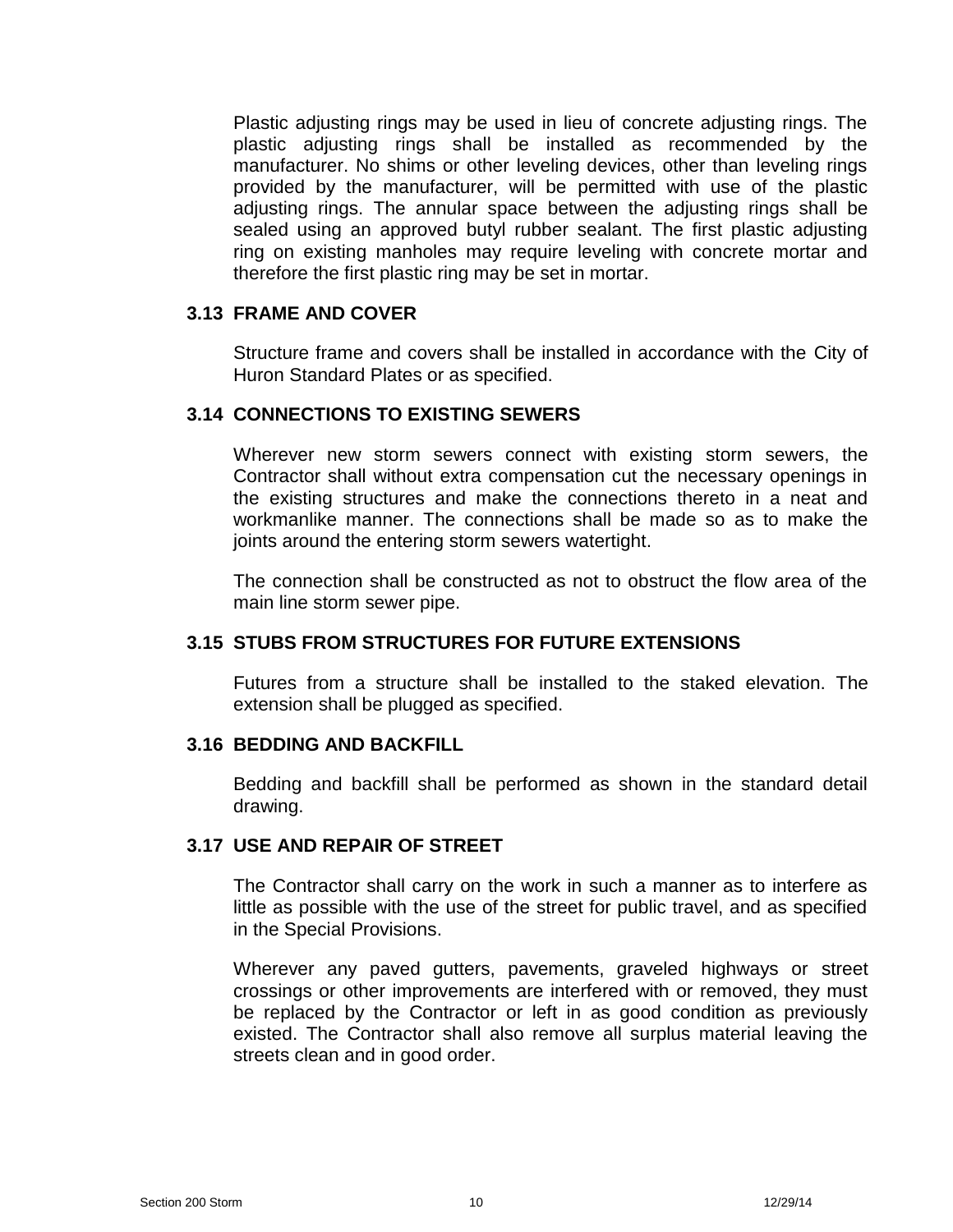No more than three hundred feet (300') of trench will be opened at any one time in advance of the complete construction of the sewers and the backfilling shall follow up the installation of the sewers.

All street repairs and cleaning shall be promptly performed as the work progresses. The Contractor shall not obstruct any street gutters but shall provide for the passage of surface water along the same at all times.

## **3.18 JACKING, BORING, AND TUNNELING**

It shall be the responsibility of the Contractor to maintain the alignment and grade specified. The jacking, boring, and tunneling specifications are available upon request at the City Engineer's Office or shall be in accordance with the drawings and Special Provisions.

## **3.19 INSPECTION AND TESTING**

3.19.1 General.

The Engineer shall have access at all times to all parts of the job and the Contractor must furnish such personnel, facilities, equipment, tools, and materials as are necessary to make whatever tests and inspection that are deemed necessary.

3.19.2 Pipe Testing.

The Engineer may require a test of specimens not to exceed five (5) percent of the quantity of pipe to be furnished in order to prove the acceptability of the pipe. The manufacturer shall provide an approved testing stand near the site of the plant.

3.19.3 Pipe Inspection.

Prior to being lowered into the trench, each pipe shall be carefully inspected by the Contractor and those not meeting the specified requirements shall be removed from the site immediately. Rejections may be made for any of the reasons as stated in the specifications for each specific type of pipe. Pipe having minor flaws not serious enough to cause rejection shall be installed so as to bring such flaws in the top half of the sewer. Pipe shall be protected during handling against impact, shocks, and free fall.

3.19.4 Television Inspection.

The City will perform an inspection of the completed sewer line within the two (2) year warranty period through the use of a television camera. The expense of the initial television inspection and one additional reinspection will be borne entirely by the City. If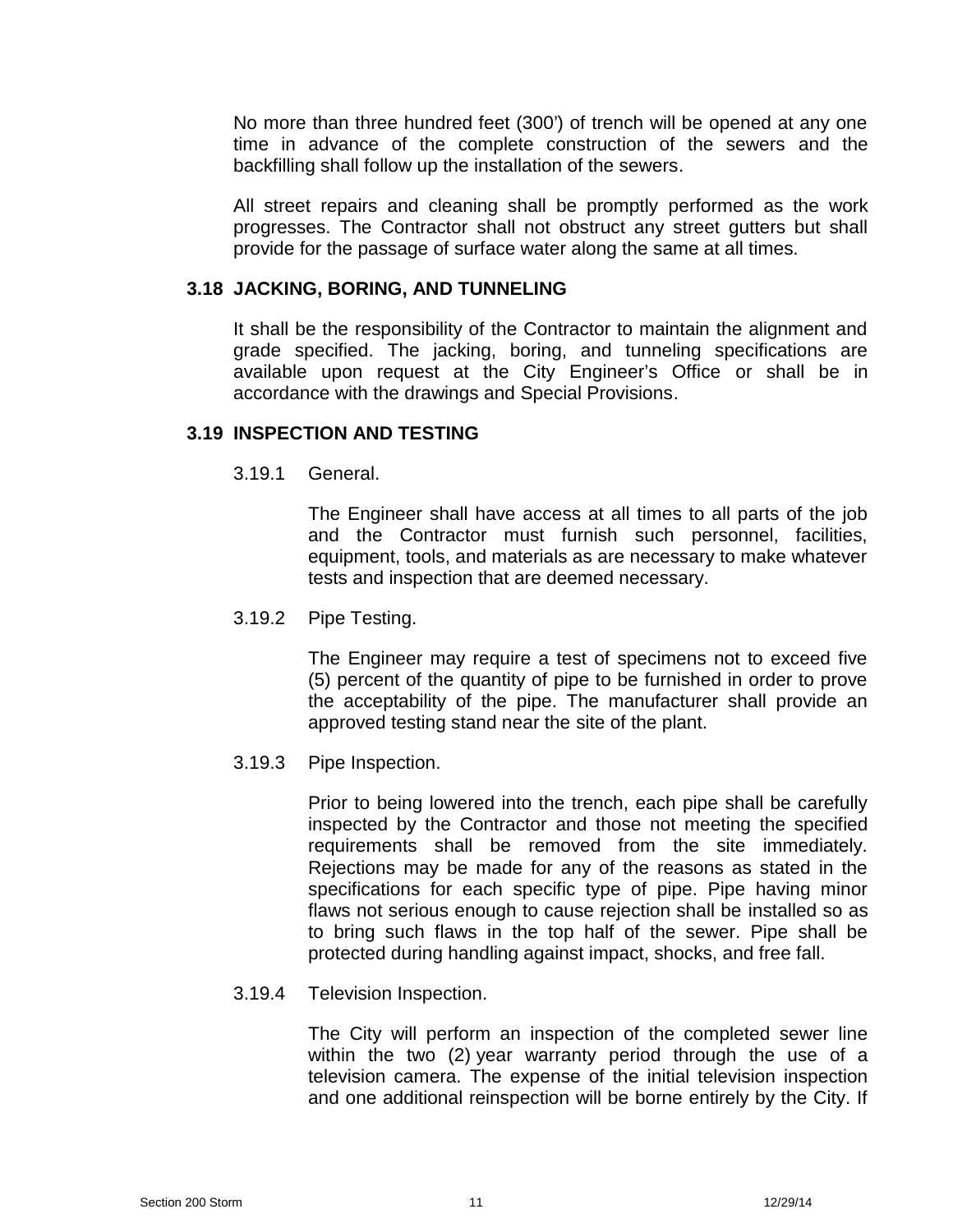defective workmanship of material or construction is noted, the deficiency shall be corrected by the Contractor at no expense to the City. The City will perform additional television inspections to review if the repairs were made properly and in accordance with the specifications. The expense of any additional television inspections beyond the initial inspection and one additional reinspection will be borne entirely by the Contractor.

The Contractor shall be responsible for all related costs, including concrete or asphalt resurfacing if the street has been surfaced. The Contractor shall be required to repair all areas of deficiencies.

3.19.5 Cleaning.

The Contractor shall be responsible for all work necessary to make the sewer acceptable for usage including removal of all mud, silt, rocks, or blockages that might hinder the flow and make said sewer unacceptable for final acceptance and usage. Also included is all work necessary in the structures and all cleanup work required prior to final acceptance. Structures will have all concrete forms removed prior to final acceptance.

In the event that the line is not acceptable for televising, due to the Contractor's operations, the Contractor will be notified. It will be the Contractor's responsibility to make arrangements to clean the sewer and make it acceptable for the television work.

# 3.19.6 Backfill Density Test.

The Contractor shall expose the compacted soil layers, as required by the Engineer, to enable the Engineer to perform density tests. The cost of exposing the soil layers for testing shall be incidental to the pipe and/or structure construction.

# 3.19.7 Quality Control and Submittals

Retesting of work required because of nonconformance to the specified requirements shall be performed by an independent firm based on the instructions of the Engineer. Payment for retesting performed during the contract period and during the warranty period will be charged to and will be the responsibility of the Contractor.

As required, shop drawings and data shall be submitted for, but not be limited to, the following items:

Structures, pipe, pipe fittings, bedding material, stabilization material, granular material, and any other pertinent information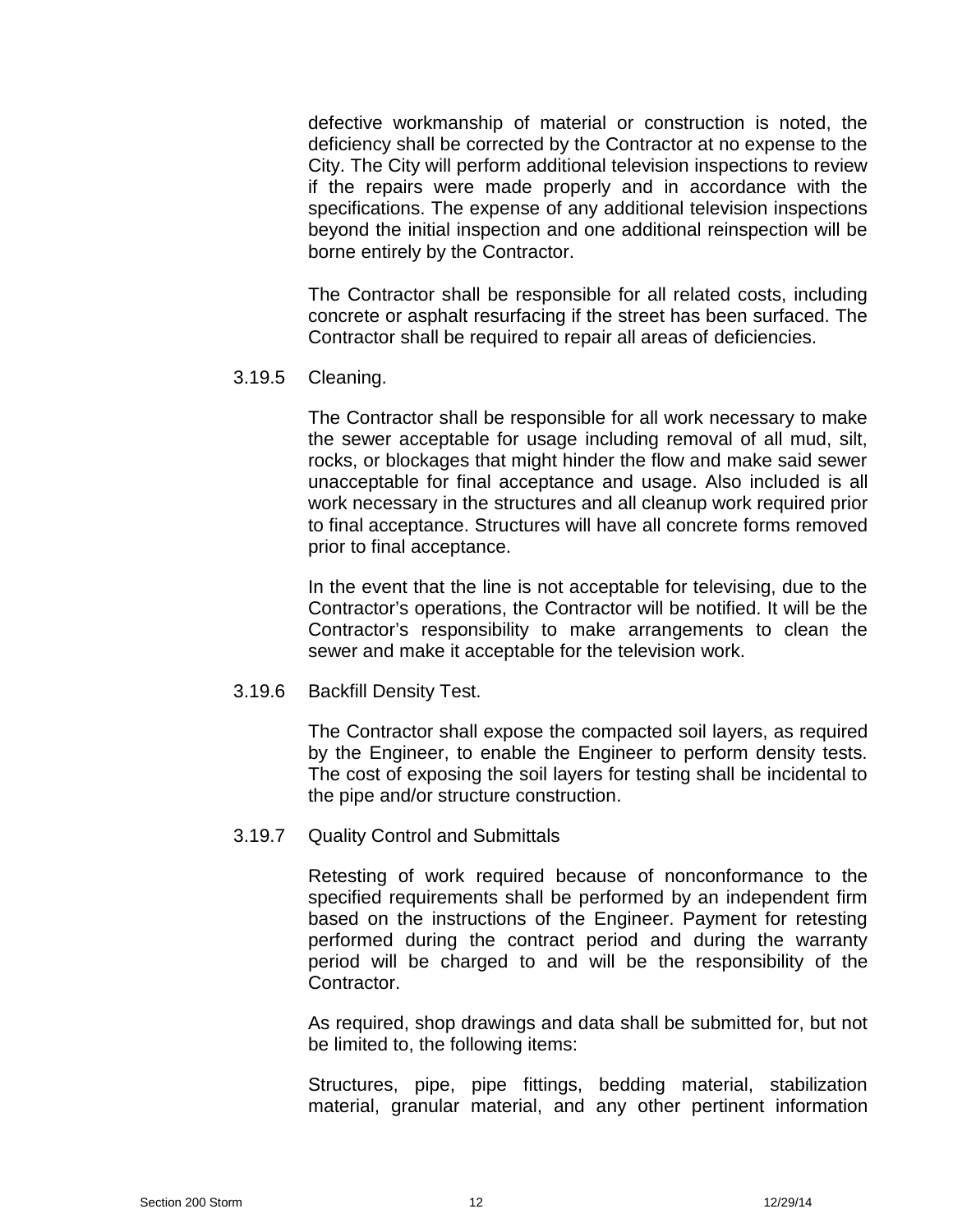concerning construction materials that the Engineer deems necessary for the review of the materials used on the project in accordance with the specifications and drawings.

The Contractor shall submit three copies to the Engineer. The Contractor shall obtain shop drawing approval before any of the work related to that material is performed.

#### **3.20 PIPE DEFLECTION**

3.20.1 Pipe Deflection Test, Corrugated Polyethylene Pipe, Type S.

At the discretion of the Engineer, deflection testing will be performed by the Contractor. For pipe diameters through and including 24 inches in diameter, deflection testing is to be performed using a mandrel with at least five points approved by the Engineer. The diameter of the mandrel shall be as shown in the table below. The mandrel must be pulled through by hand without the use of excessive force. Pipe through which the mandrel does not pass shall be examined more closely to determine the reason for non-passage. For pipe diameters 30 inches and above, pipe diameters may be physically measured by a means approved by the Engineer. Deflection testing shall be performed no earlier than thirty days after installation or upon completion of construction of the roadway or the development area to the final grading elevation, whichever occurs first. Pipe that is determined to be over deflected shall be removed and reinstalled if the pipe is not damaged, or replaced with acceptable pipe. All pipe exceeding the 5 percent deflection within the two-year warranty period shall be reinstalled or replaced by the Contractor at no additional cost to the Owner.

# DEFLECTION TABLE

PIPE DIAMETER (Inches) MANDREL DIAMETER (Inches)

| 12 | 11.01 |
|----|-------|
| 15 | 13.77 |
| 18 | 16.52 |
| 24 | 22.02 |

## MINIMUM DIAMETER (Inches)

30 27.53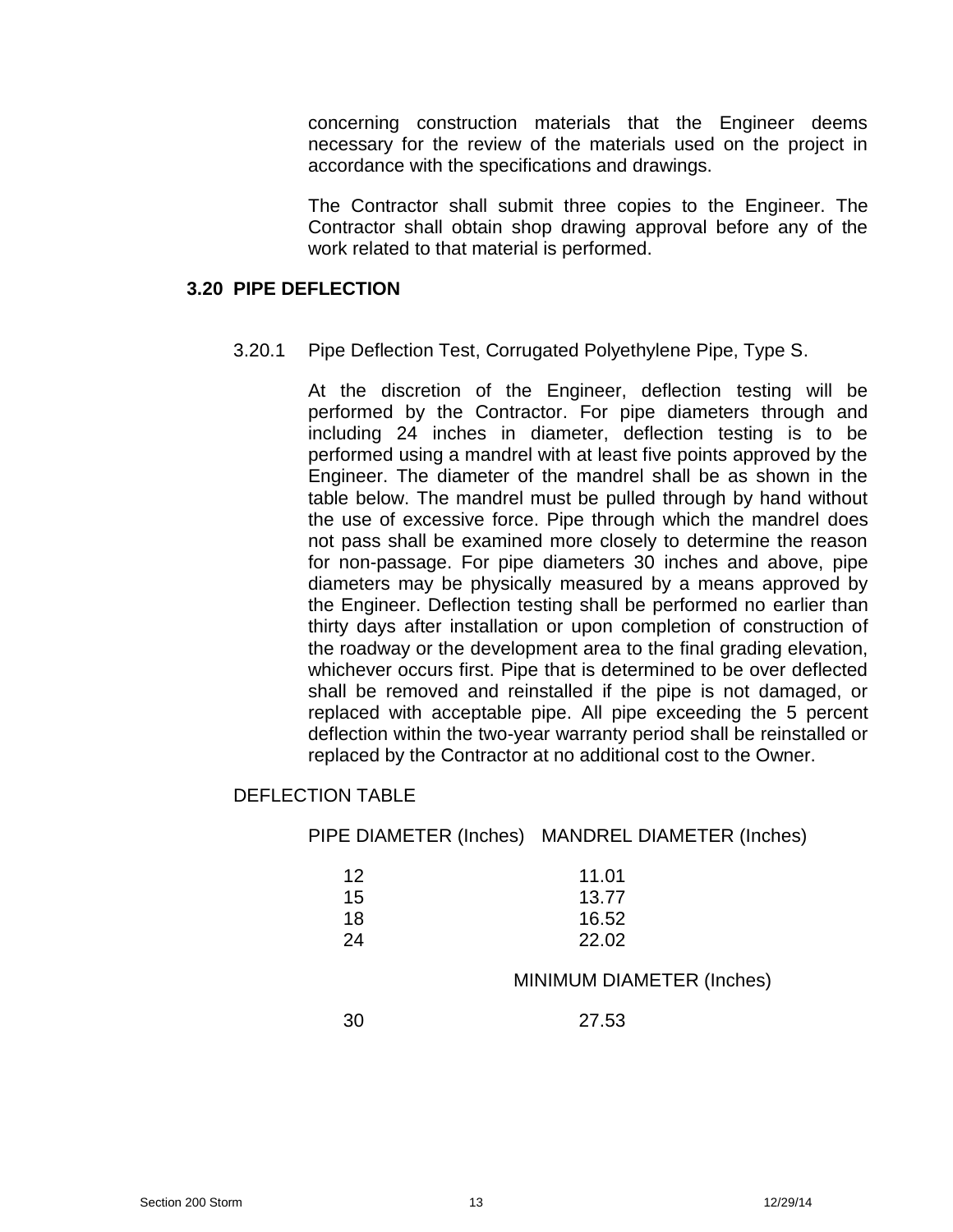3.20.2 Polyvinyl Chloride (PVC) Pipe Deflection Test.

At the discretion of the Engineer, deflection testing will be performed by the Contractor.

Deflection tests shall be conducted after the final backfill has been in place at least 30 days. Deflection tests shall be made using a deflection gauge (mandrel) device or other approved method. The diameter of the deflection gauge device shall be 95 percent of the undeflected inside diameter of the flexible pipe. The Contractor shall be required to install the pipe in such a manner so that the diametric deflection of the pipe shall not exceed 5 percent. All pipe exceeding the 5 percent deflection within the two-year warranty period shall be reinstalled or replaced by the Contractor at no additional cost to the Owner.

# **4.0 METHOD OF MEASUREMENT AND BASIS OF PAYMENT**

## **4.1 REMOVAL OF STORM SEWER PIPE**

The removal of sewer pipe shall be measured as lineal foot of pipe removed. The removal footage shall be rounded up to the nearest one-foot increment.

The removal of a sewer pipe shall be paid for at the contract unit price for each foot of sewer removed. Payment for removal of sewer pipe shall be full compensation for excavation, removal and disposal of the pipe and all appurtenances necessary for the proper removal of the pipe.

# **4.2 REMOVAL OF STORM SEWER STRUCTURE**

The removal of a structure shall be measured as a unit for each structure removed.

The removal of a structure shall be paid for at the contract unit price for each structure removed. Payment for removal of a structure shall be full compensation for removal and disposal of the structure, frame and covers, and all appurtenances necessary for the proper removal of the structure.

# **4.3 ROCK EXCAVATION**

The removal of rock shall be measured as cubic yards of rock removed. The cubic yards removed shall be rounded to the nearest 0.1 increment. All rock excavation shall be under one classification. The classification shall include solid ledge rock in its natural location that requires systematic quarrying, drilling, and /or blasting for its removal and also boulders that exceed one cubic yard in volume.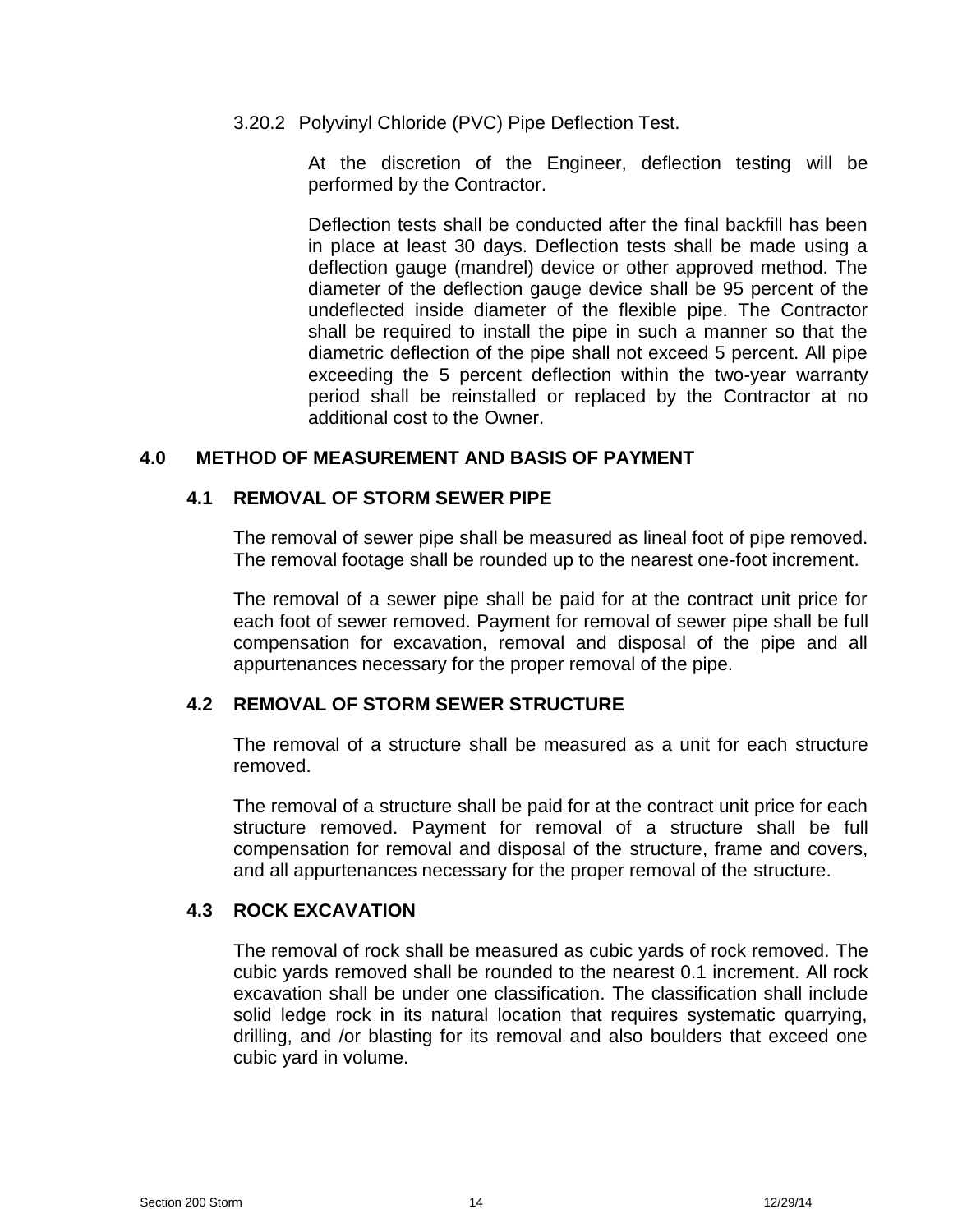Pay lines for computing rock excavation shall be described as follows for trench widths:

| <b>Pipe Size</b>                                    | Trench Width<br><b>Pay Limits</b>       |
|-----------------------------------------------------|-----------------------------------------|
| Pipe equal to or less than 24 inches in<br>diameter | 4 feet                                  |
| Pipe greater than 24 inches in diameter             | The outside pipe dia.<br>plus 24 inches |

Pay lines for computing depth of the rock excavation shall be described as the distance from top of rock to 12 inches below the pipe invert elevation. The top of the rock profile will be measured and determined by the Engineer and used to determine the rock quantities.

The accepted quantities of rock excavation shall be paid for at the contract unit price per cubic yard. Payment for rock excavation shall be full compensation for permits, excavation, blasting, removal and proper disposal of the rock offsite, and all appurtenances necessary for the proper removal of the rock. Furnishing and installing suitable fill material to replace the rock removed (except in locations where bedding material is required) will be paid for with the Granular Material bid item.

# **4.4 SELECT BACKFILL MATERIAL**

Select backfill material shall be measured and paid by the lineal foot. Material shall be measured from pipe end to end with no deduction for length through the structure. The measured length shall be rounded up to the nearest one-foot increment.

Payment for select material will be full compensation for furnishing and installing of the material and all appurtenances necessary for the proper installation of the select material.

# **4.5 ADJUST STRUCTURE**

The furnishing and installing of structure adjustments shall be measured as a unit for the structure adjustment at each structure.

The furnishing and installing of adjusting rings shall be paid for at the contract unit price for each structure adjustment. Payment for adjust structure will be full compensation for furnishing and installing of the structure adjusting rings, sealant, mortar, and all appurtenances necessary for the proper installation of the structure adjusting rings. Structure adjustments will be paid for existing structures.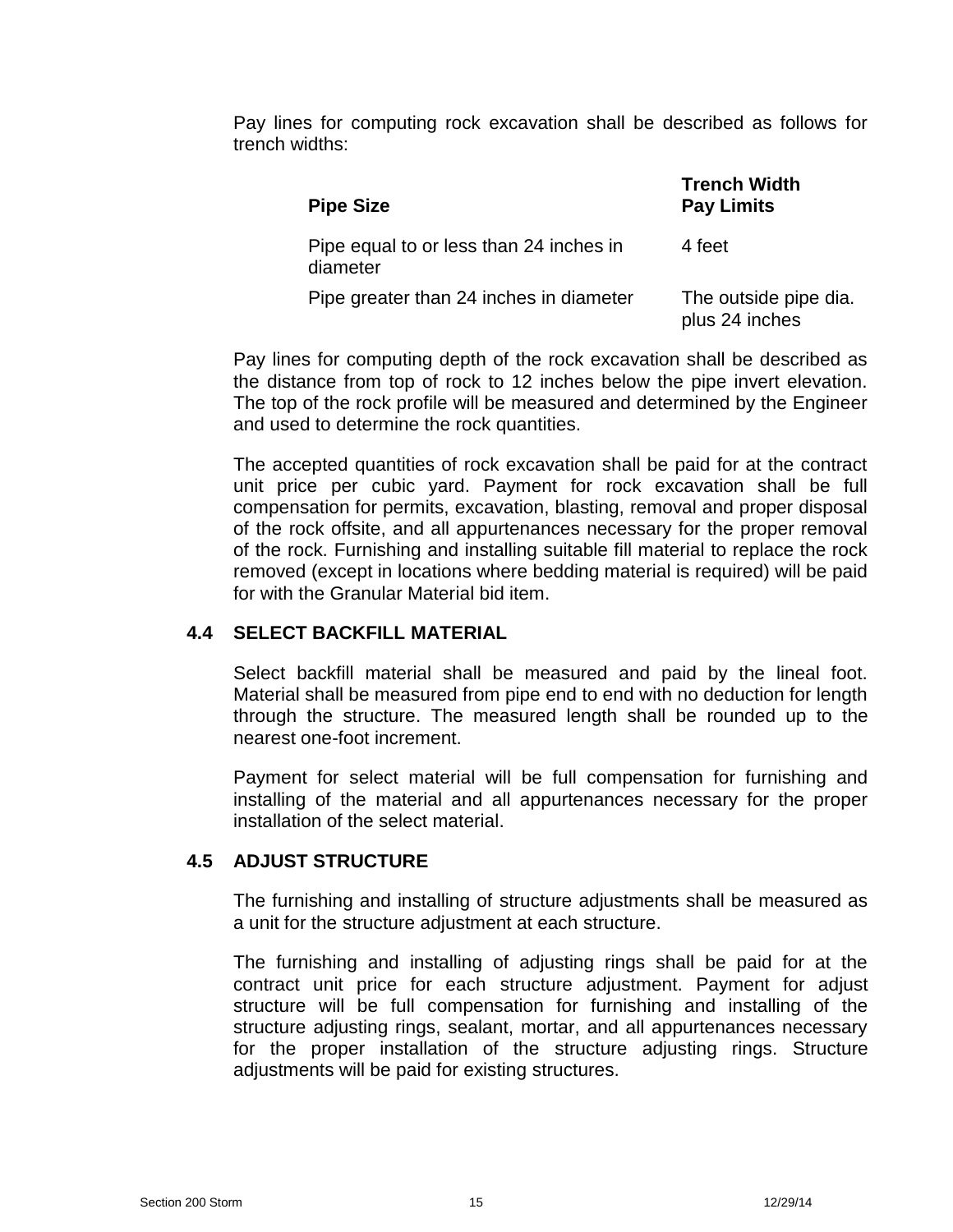## **4.6 STORM SEWER PIPE**

Storm sewer pipe shall be measured by the lineal foot of respective type, class, and size of pipe to the nearest foot.

# **4.7 BEDDING MATERIAL**

Pipe bedding material shall be measured and paid by the lineal foot.Huron Bedding material shall be measured from pipe end to end with no deduction for length through the structure. The measured length shall be rounded up to the nearest one-foot increment.

Payment for pipe bedding material will be full compensation for furnishing and installing of the pipe bedding material and all appurtenances necessary for the proper installation of the bedding material.

# **4.8 STRUCTURES**

Structures shall be measured and paid for at the contract unit price of reinforcement steel, concrete, and castings.

# **4.9 JACKING, BORING, AND TUNNELING, POLYVINYL CHLORIDE (PVC) AND POLYETHYLENE**

The basis of measurement shall be by the lineal foot for casing pipe, linear foot for carrier pipe, each for end seals, each for casing spacers, and each for boring obstructions. The measured length of carrier and casing pipe shall be rounded up to the nearest one-foot increment.

The furnishing and installing of casing pipe and carrier pipe shall be paid for at the contract unit price per lineal foot for the types, classes, and sizes furnished and accepted. The furnishing and installing of end seals and casing spacers shall be paid for at the contract unit price per each for the types and sizes furnished and accepted.

Payment for casing pipe will be full compensation for furnishing and installing of the casing pipe by boring, jacking or tunneling; excavation and backfilling of bore pits, welding, trench dewatering (unless otherwise specified) and all appurtenances necessary for the proper installation of the casing pipe.

Payment for carrier pipe will be full compensation for furnishing and installing of the carrier pipe, gaskets, grouting of the annular pipe space (unless otherwise specified) and all appurtenances necessary for the proper installation of the carrier pipe.